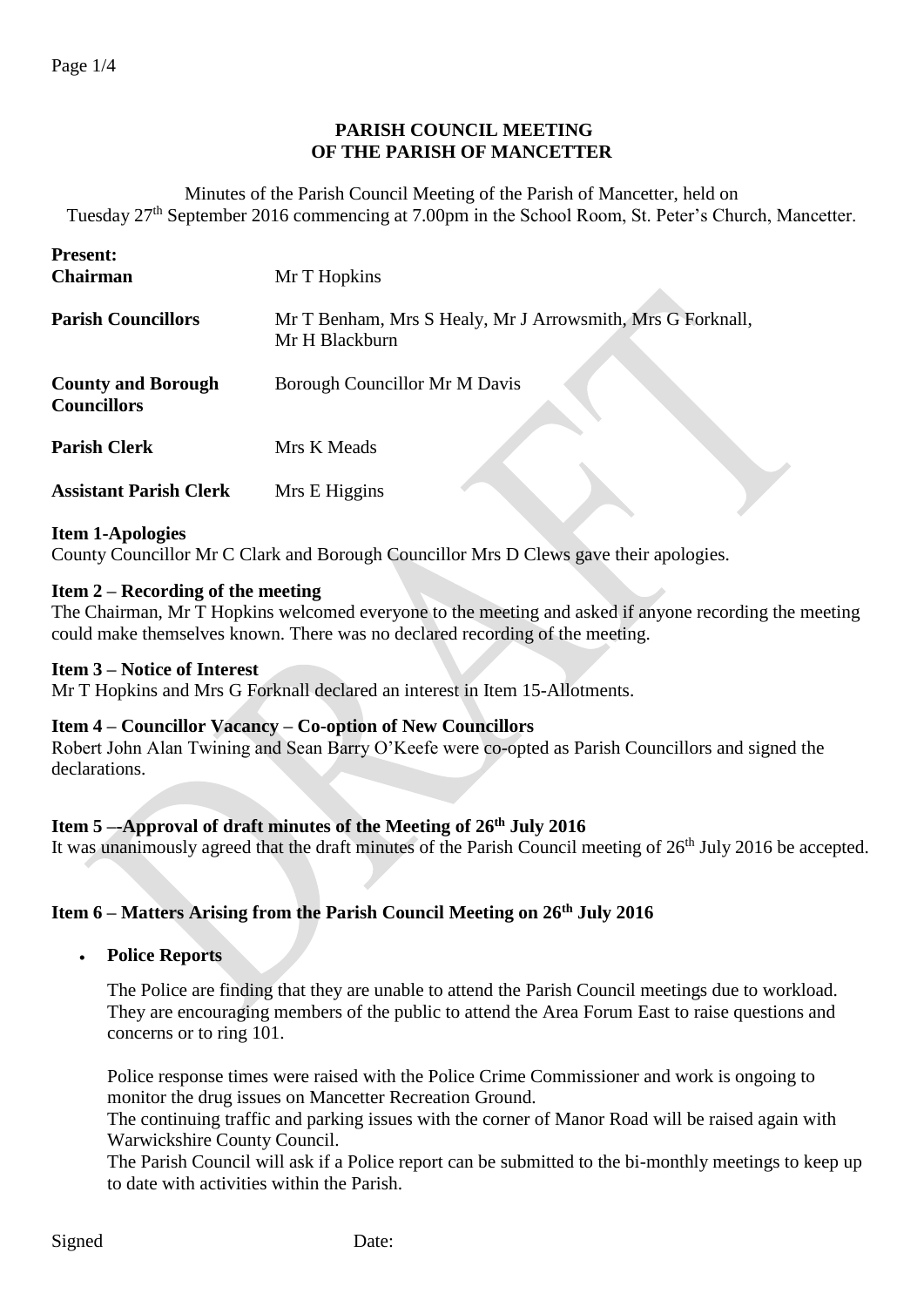#### Page 2/4

### **School Catchment Area**

Ridge Lane parents now have to apply to the QE Academy in Atherstone instead of Hartshill for secondary school education. As there is no public transport at school times; parents with children at different schools are having to juggle timings and directions. Assistance with taxis is being offered temporarily but parents have to apply for this. The Parish Council have written to the County Council to express its concerns. WCC state that they no longer have control, as both schools are now academies and proposed new development in Hartshill will put additional pressure on infrastructure.

## **Laurel Gardens**

Parking spaces and tree planting have been raised with the planning officer who has asked for more trees to be planted. There are also some issues with children throwing stones at the fencing which will be reported. Tenders are now out for the proposed new development next door to Laurel Gardens and Angela Coates from NWBC will be contacted to ask what plan will be put in place for contractor parking.

## **Temporary Travellers Site / Judicial Review**

An appeal against the Judge's decision is being considered which may delay development. A contractor has been given permission to store materials on the site although requests to purchase it have been refused. WCC have resubmitted an application for a transit site situated in Southam.

### **Item 7 – Report from County and Borough Councillors**

Councillor M Davis was welcomed back to the Parish Council meetings. The Appeal for the Chicken Broiler has been submitted and is awaiting allocation by the Planning Inspectorate. The Borough Council is requesting a Public Enquiry although the Applicant would prefer written representations.

The amount of Housing Development planned for North Warwickshire has increased by two thirds on the original figures quoted and will bring challenges in terms of infrastructure and resources. In addition to this the Council has to make significant cuts to its budget.

There was no County Council Report and Mr M Davis then left the meeting.

## **Item 8 – Parish Office**

All archiving has now been moved to the Memorial Hall and will be sorted through to see what is required to be stored in a safe. We have minutes going back to 1908 and the previous clerk will supply the ones from 2008 – 2011. A new printer has been installed and laptops can be backed up. It was proposed by Mrs S Healy and seconded by Mr H Blackburn to purchase a Draytek Broadband Router with multiple wireless connections at a cost of £288.00 in partnership with the Memorial Hall and Coventry & Warwickshire Mind to ensure confidentiality for all users. The Telephone contract expires in October and the Broadband the following July.

The cost of transferring the Parish Council feature telephone line to the Hall on a 5-year contract at £22.40 a month, and cancelling the broadband contract would cost £285.00. If the line remained at the Clerk's house until the end of the contracts the cost would be £15.00 less. It was proposed by Mr H Blackburn and seconded by Mrs S Healy to move the telephone and cancel the existing broadband.

#### **Item 9 – Any other Parish Business for Discussion**

#### **Grant Applications**

No applications have been received.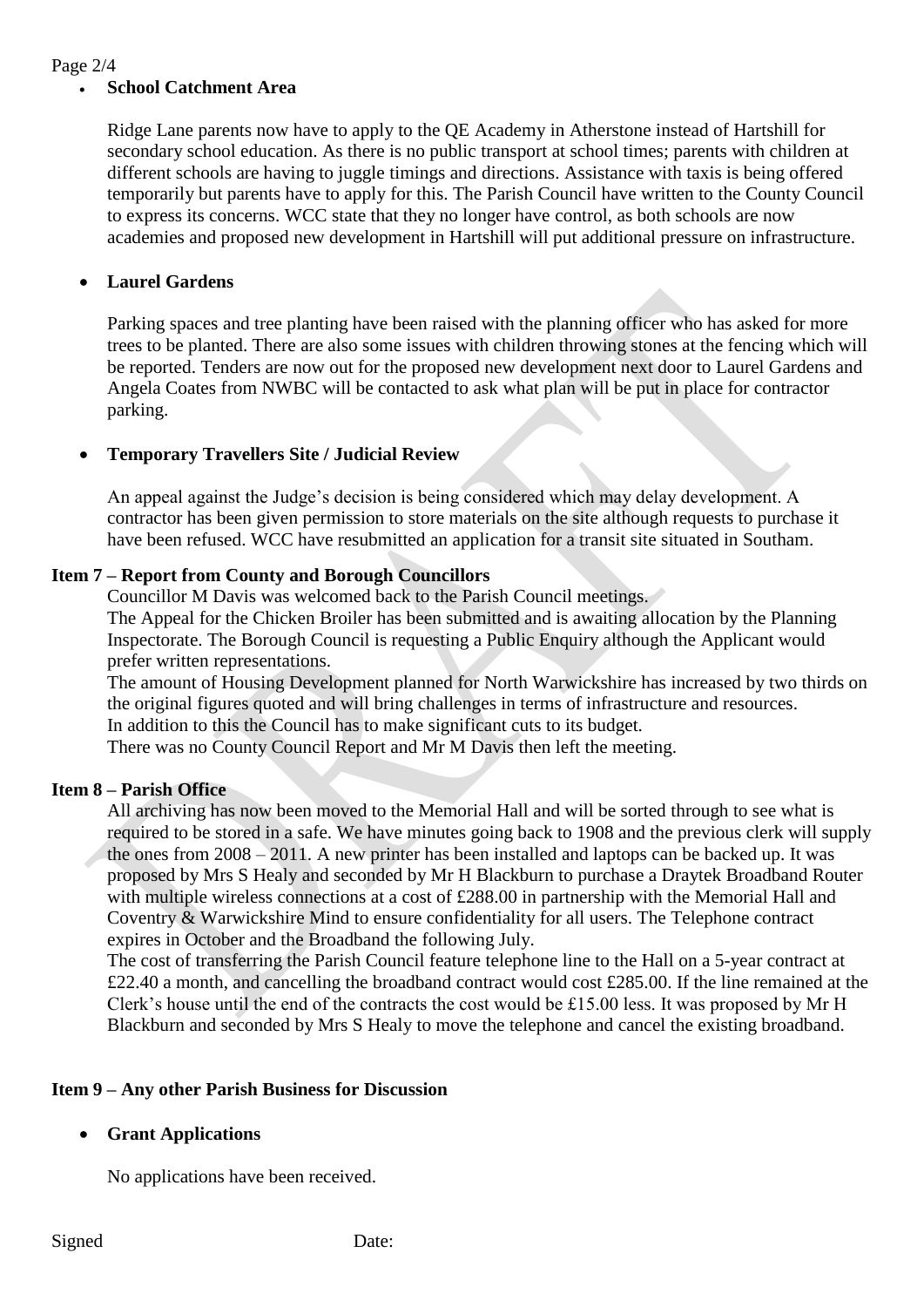### Page 3/4

## **Gramer Charity Wall**

Some maintenance work is required on the wall by the closed churchyard as there are a few perished bricks and some flanching missing although it is not in danger of collapse. The centre section has been rebuilt in the past but this has not been done by the Parish Council and no information can be found in the archive. The Gramer Trustees will be asked to refer back to the Diocese to see who has ownership of the wall and if it is the Parish Council then a quote can be looked at.

## **Training provision for Councillors**

Training is important both for new and existing Councillors to gain and refresh knowledge as well as maintaining the Quality Level Status for the Council. On 24<sup>th</sup> September Mrs E Higgins and Mr B O'Keefe will be attending the New Clerk and Councillor Course, and on 2nd December there is a course on Dealing with Planning Applications at Mancetter Memorial Hall. Councillors Benham, Forknall, Healy and Twining will attend along with the Assistant Parish Clerk. Other Councillors may confirm attendance nearer the time.

Any meetings attended by Councillors please let the Clerks know as this also counts towards the Quality Status.

The Northern Area Group of Parish Councils will meet on  $7<sup>th</sup>$  November 2016 at Ridge Lane Community Hall 7pm for a 7.30pm start.

• Thanks were extended to Mr M Briner for his report on the Footpaths within the Parish and the contract for maintenance will be reviewed.

### **Item 10– Correspondence**

A full list of correspondence received had been passed to councillors. (Appendix I)

#### **Item 11- Planning Applications/ Matters**

The following applications were discussed:

- Appeal Date 18th October 16 Land adjacent to Fir Tree Paddock **Mr T Hopkins will attend the Hearing on behalf of the Parish Council.**
- + PAP/2016/0396 Rawn Hill Cottage Land between Canal Bridges 37 & 38 **The Applicant has been invited to meet with the Chairman and Clerk following the Planning decision.**
- + PAP/2016/0451 Land to Rear of 49 Watling Street **No objection**
- + PAP/2016/0489 12 The Spinney Single Storey Side Extension **No Objection**
- +PAP/2016/0400 Barn Fishery Stable/ Barn Conversion to dwelling House **No Objection suggested linking to the Fishery Business.**
- +PAP/2016/0499 Network Rail Temporary Compound Nuneaton Road **No Objection providing site is restored to field conditions and hardcore removed.**

## **Item 12 – Finance**

- **Signing of Payments** All cheques and bank payments were signed in accordance with the bank mandate.
- **Conclusion of Audit**

The Financial Audit for this year has been completed with no issues raised. The order in the minutes of signing off accounts will be reviewed next year.